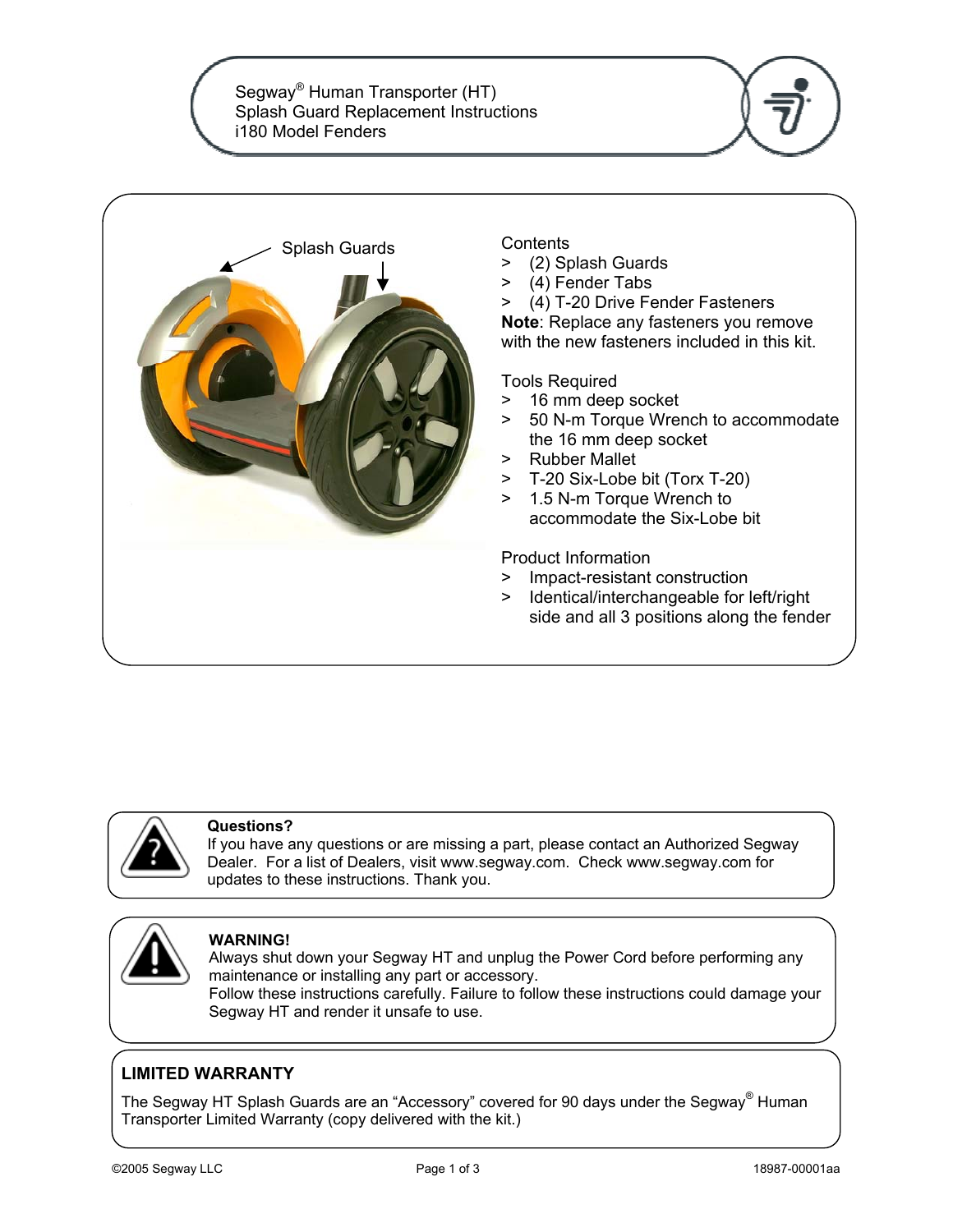# **Remove the Tire/Wheel Assembly**

- **Step 1** Tip the Segway HT onto its side so that the outside of one wheel lays flat against a clean, smooth surface
- **Step 2** Remove the Wheel Nut with a 16 mm deep socket wrench. Hold the wheel from rotating and turn the wrench counterclockwise. (This may require considerable force.)
- **Step 3** Strike the outside edge of the tire with a rubber mallet to unseat the wheel hub taper. (This may require multiple attempts as the wheel hub is seated tightly into the Gearbox taper.)
- **Step 4** Lift off the wheel.
- **Step 5** Clean any debris from inside of Gearbox taper and outside of wheel hub.





# **Remove the Splash Guard**

- **Step 1** Remove the two Splash Guard fasteners using a T-20 six-lobed bit (Torx T-20).
- **Step 2** Remove the two oblong Fender Tabs that are between the fasteners and the Fender, and save these for reuse when you install the Splash Guards.
- **Step 3** Remove the Splash Guard